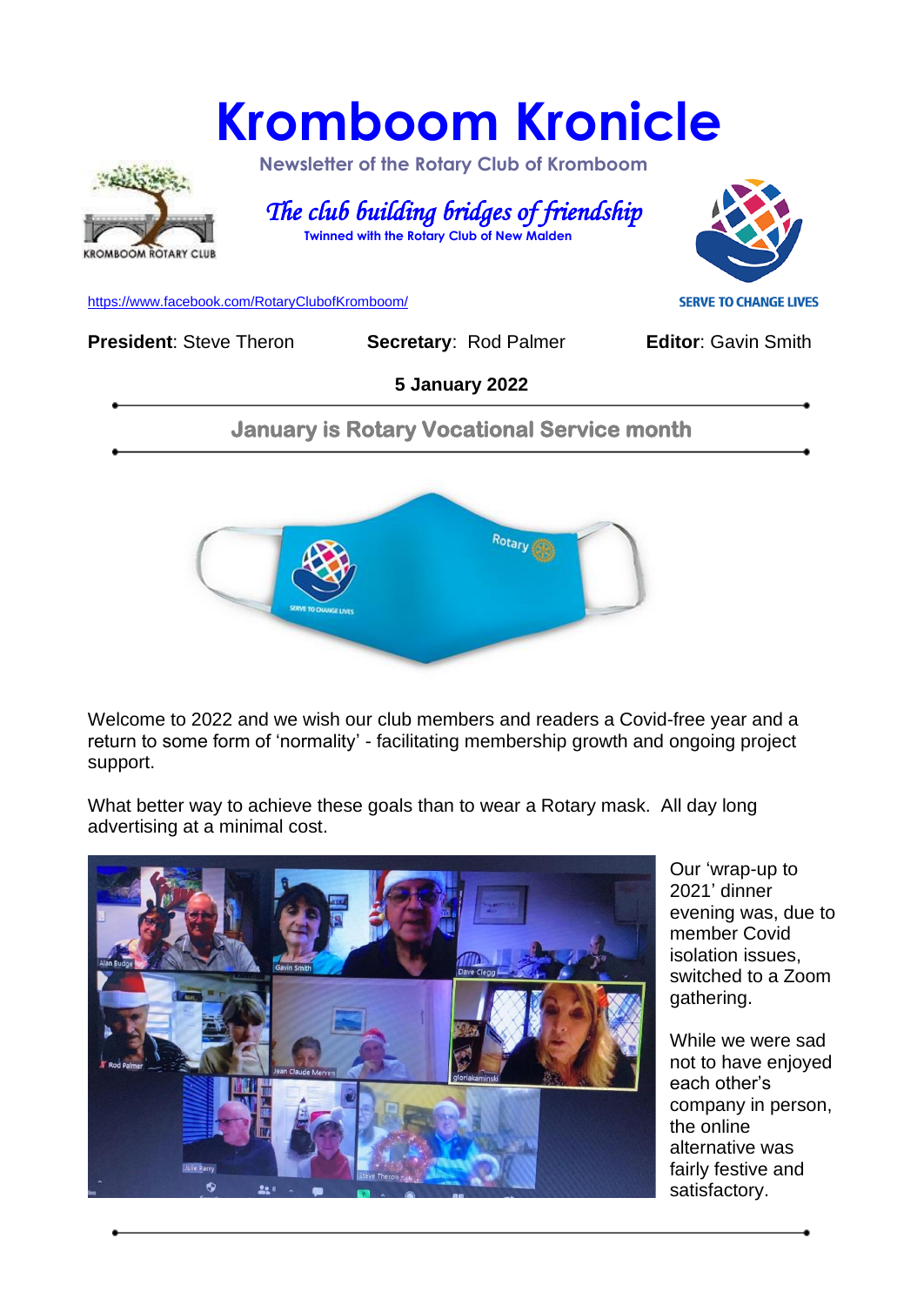### **Sports clothing donations:**

Frances & Gavin staggered home from their late-2021 UK trip with two additional enormous sports bags filled to bursting point with tee shirts, football jerseys & pants (incl. goalkeeper protective padded inners) and a few golf shirts.

They were all new and branded '**Let me Play**,' courtesy of their son-in-law's business and his excess kit supply. Thanks to Emirates Airline's generous luggage allowance, they incurred no additional costs in the transport.

The donation was split between Where Rainbows Meet, the Eagle Spurs Football Club and Goedgedacht (via the Help for the Rural Child organisation).



Ivan Blankenberg (Eagle Spurs Football Club) was most grateful for his clothing windfall and sent these photographs.

A note of thanks also came from Mymoena Scholtz of Where Rainbows Meet for the clothing items she received.

A huge 'thank you' goes to Matthew Lord, co-founder, and director of the LMP Group. It started off as a specialist residential sports camp organisation and has now developed a vast range of education, coaching and teaching programmes that are relevant to schools, colleges, and communities across the UK. The provision ranges from delivering on government-funded projects to operating self-run education centres.



Our club nominated Kelly Mansfield as a recipient of the African Rotary Community Mediation training programme, and she has been selected.

Her commitment includes having to do 100 hours of mediation facilitation and she has offered her services to our club's projects.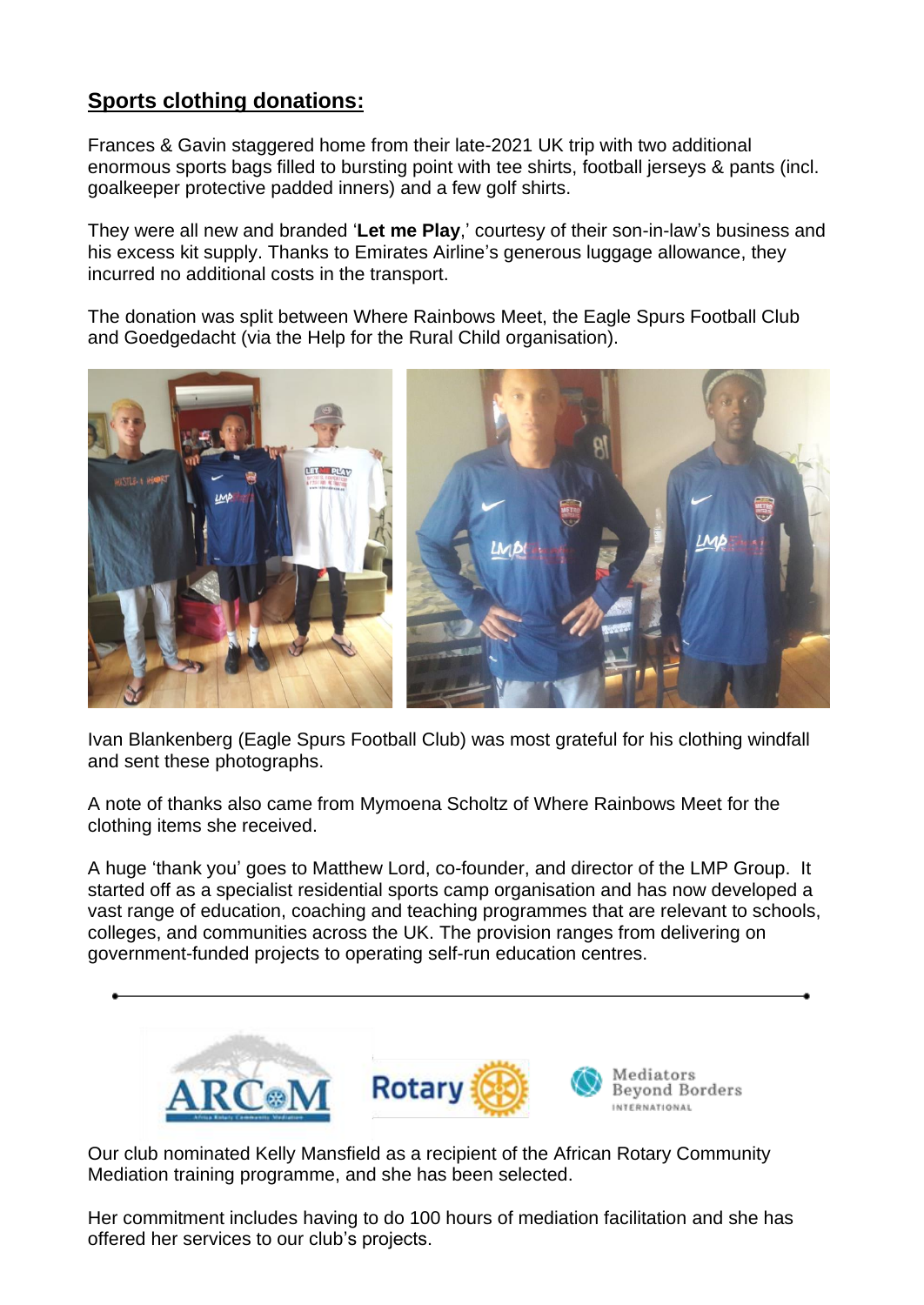

Congratulations, Kelly, and best wishes for the course. We look forward to hearing all about it.

**Rotary information.**

### *Vocational Service:*



Vocational Service is the essence of Rotary and serves as the foundation from which we serve our communities around the world. Vocational Service calls on us to empower others by using our unique skills and expertise to address community needs and help others acquire or refine skills and advance their professional opportunities.

**Birthdays: Anniversaries:**  None None

| <b>Duty Roster</b>          |                       |            |                 |              |
|-----------------------------|-----------------------|------------|-----------------|--------------|
|                             | 5 January             | 12 January | 19 January      | 26 January   |
| Administrator/ meeting host |                       |            | Gavin           | Pres. Steve  |
| Four Way Test               |                       |            | everyone        |              |
| Attendance & Welcoming      |                       |            | David           |              |
| Speaker Introduction        | <b>Casual meeting</b> | No meeting | <b>Business</b> | <b>Board</b> |
| Speaker Thanks & Report     |                       |            | meeting         | meeting      |
| Object of Rotary            |                       |            | Jean-Claude     |              |
| <b>Meeting Scribe</b>       |                       |            | Gavin/Rod       | Rod          |

**Gavin, or a temporary substitute, will e-mail the Zoom link plus ID & Password prior to each meeting.**

**Kindly let me know in advance if you are unable to attend a particular session [\(gavinpsmith1@outlook.com\)](mailto:gavinpsmith1@outlook.com)** 

*Speaker report (from speaker 'thanker') to above e-mail by the Friday after the meeting.*